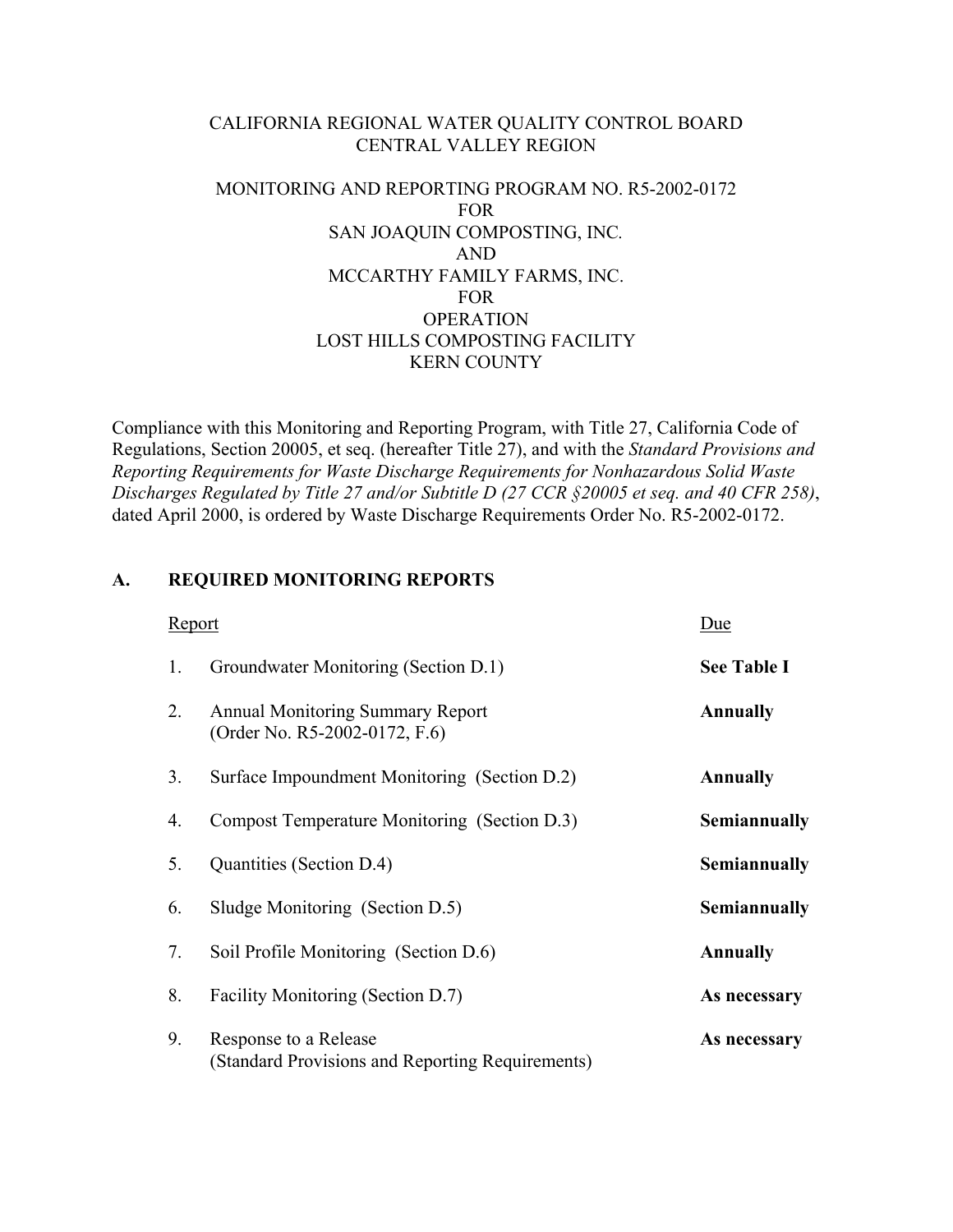### **B. REPORTING**

The Discharger shall report monitoring data and information as required in this Monitoring and Reporting Program and as required in Order No. R5-2002-0172 and the Standard Provisions and Reporting Requirements. Reports which do not comply with the required format will be **REJECTED** and the Discharger shall be deemed to be in noncompliance with the waste discharge requirements. In reporting the monitoring data required by this program, the Discharger shall arrange the data in tabular form so that the date, the constituents, the concentrations, and the units are readily discernible. The data shall be summarized in such a manner so as to illustrate clearly the compliance with waste discharge requirements or the lack thereof. **Data shall also be submitted in a digital format acceptable to the Executive Officer.** 

Each monitoring report shall include a compliance evaluation summary as specified in F. Reporting Requirements, of Order No. R5-2002-0172.

Field and laboratory tests shall be reported in each monitoring report. Monthly, quarterly, semiannual, and annual monitoring reports shall be submitted to the Board in accordance with the following schedule for the calendar period in which samples were taken or observations made.

| Sampling<br>Frequency | Reporting<br>Frequency | Reporting<br>Periods End | Report<br>Date Due    |
|-----------------------|------------------------|--------------------------|-----------------------|
| Daily/Monthly         | Semiannually           | 30 June<br>31 December   | 31 July<br>31 January |
| Semiannually          | Semiannually           | 30 June<br>31 December   | 31 July<br>31 January |
| Annually              | Annually               | 31 December              | 31 January            |

The Discharger shall submit an **Annual Monitoring Summary Report** to the Board covering the previous monitoring year. The annual report shall contain the information specified in F. Reporting Requirements, of Order No. R5-2002-0172, and a discussion of compliance with the waste discharge requirements and the Water Quality Protection Standard.

The results of **all monitoring** conducted at the site shall be reported to the Board in accordance with the reporting schedule above for the calendar period in which samples were taken or observations made.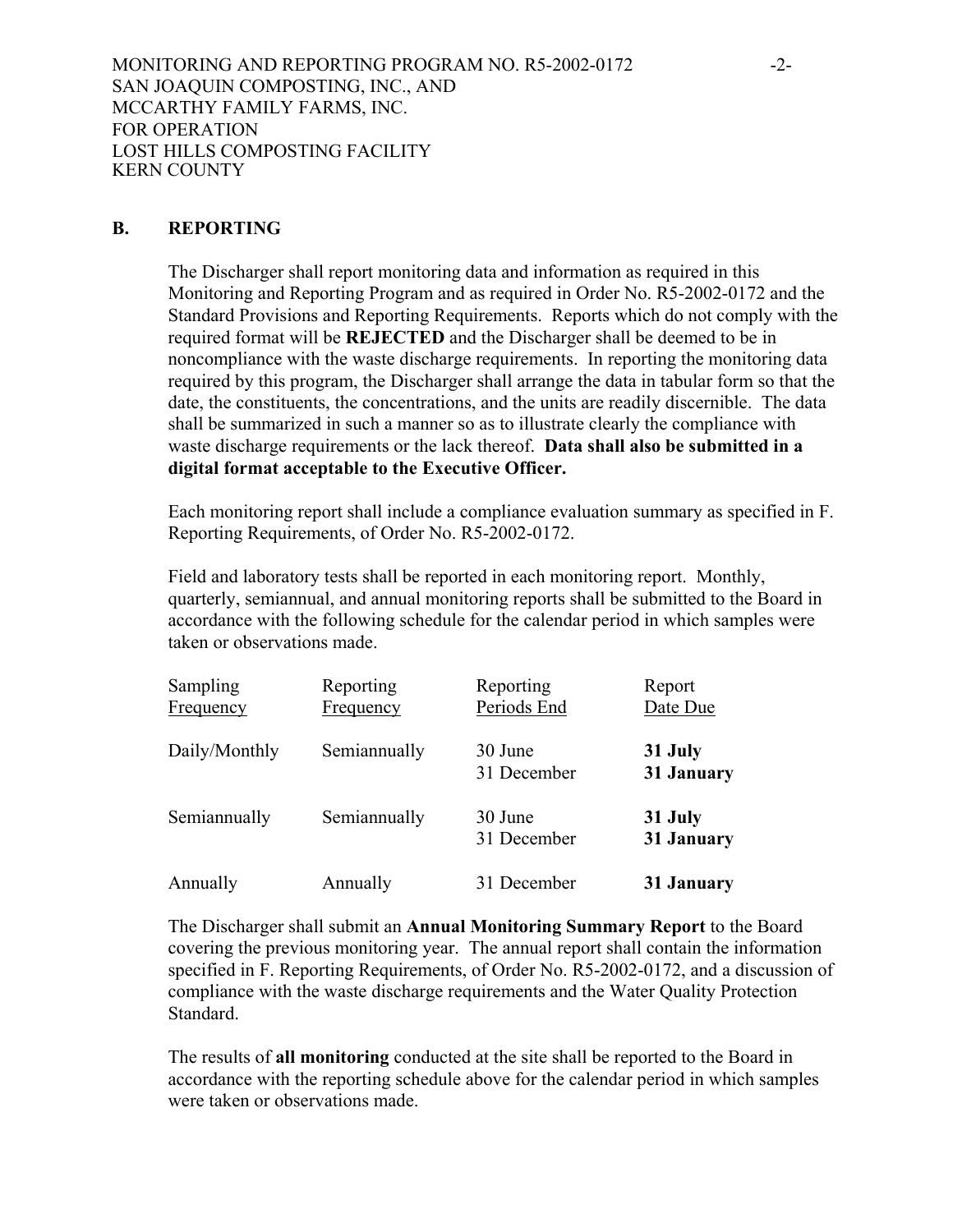# **C. WATER QUALITY PROTECTION STANDARD AND COMPLIANCE PERIOD**

# **1. Water Quality Protection Standard Report**

For each waste management unit (Unit), the Water Quality Protection Standard shall consist of all constituents of concern, the concentration limit for each constituent of concern, the point of compliance, and all water quality monitoring points.

The Water Quality Protection Standard for naturally occurring waste constituents consists of the constituents of concern, the concentration limits, and the point of compliance and all monitoring points. The Executive Officer shall review and approve the Water Quality Protection Standard, or any modification thereto, for each monitored medium.

The report shall:

- a. Identify **all distinct bodies of surface and ground water** that could be affected in the event of a release from a Unit or portion of a Unit. This list shall include at least the uppermost aquifer and any permanent or ephemeral zones of perched groundwater underlying the facility.
- b. Include a map showing the monitoring points and background monitoring points for the groundwater monitoring program. The map shall include the point of compliance in accordance with §20405 of Title 27.
- c. Evaluate the perennial direction(s) of groundwater movement within the uppermost groundwater zone(s).

If subsequent sampling of the background monitoring point(s) indicates significant water quality changes due to either seasonal fluctuations or other reasons unrelated to waste management activities at the site, the Discharger may request modification of the Water Quality Protection Standard.

# **2. Constituents of Concern**

The constituents of concern include all the waste constituents, their reaction products, and hazardous constituents that are reasonably expected to be in or derived from waste contained in the Unit. The constituents of concern for all Units at the facility are those listed in Table I. The Discharger shall monitor all

constituents of concern each year, or more frequently as required in accordance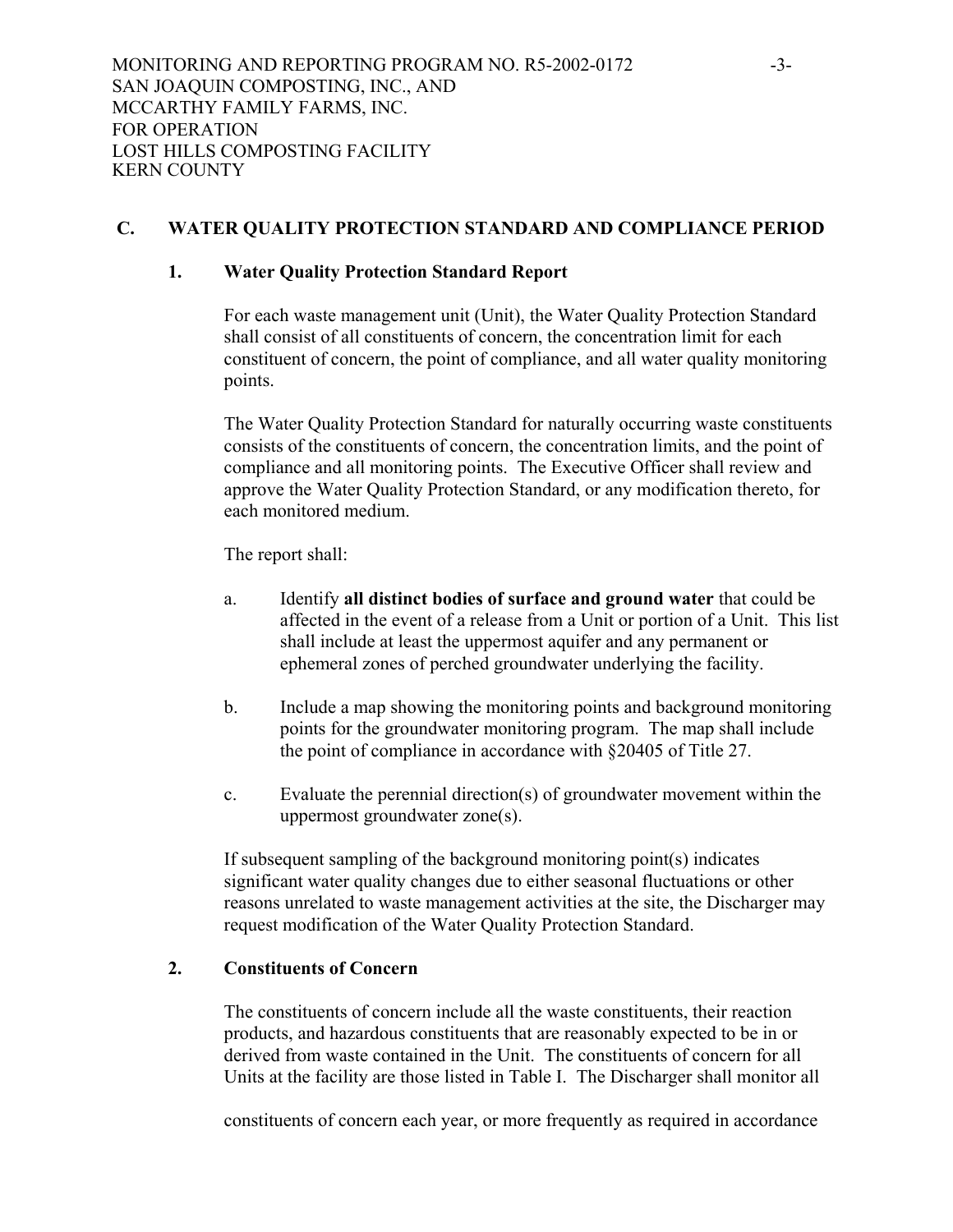with a Corrective Action Program.

#### a**. Monitoring Parameters**

Monitoring parameters are constituents of concern that are the waste constituents, reaction products, hazardous constituents, and physical parameters that provide a reliable indication of a release from a Unit. The monitoring parameters for all Units are those listed in Table I for the specified monitored medium.

#### **3. Concentration Limits**

For a naturally occurring constituent of concern, the concentration limit for each constituent of concern shall be determined as follows:

- a. By calculation in accordance with a statistical method pursuant to §20415 of Title 27; or
- b. By an alternate statistical method acceptable to the Executive Officer in accordance with §20415 of Title 27.

The established concentration limits for naturally occurring constituents of concern are listed in Table II.

#### **4. Point of Compliance**

The point of compliance for the water standard at each Unit is a vertical surface located at the hydraulically downgradient limit of the Unit that extends through the uppermost aquifer underlying the Unit.

### **5. Compliance Period**

The compliance period for each Unit shall be the number of years equal to the active life of the Unit plus the closure period. The compliance period is the minimum period during which the Discharger shall conduct a water quality monitoring program subsequent to a release from the Unit. The compliance period shall begin anew each time the Discharger initiates an evaluation monitoring program.

### **D. MONITORING**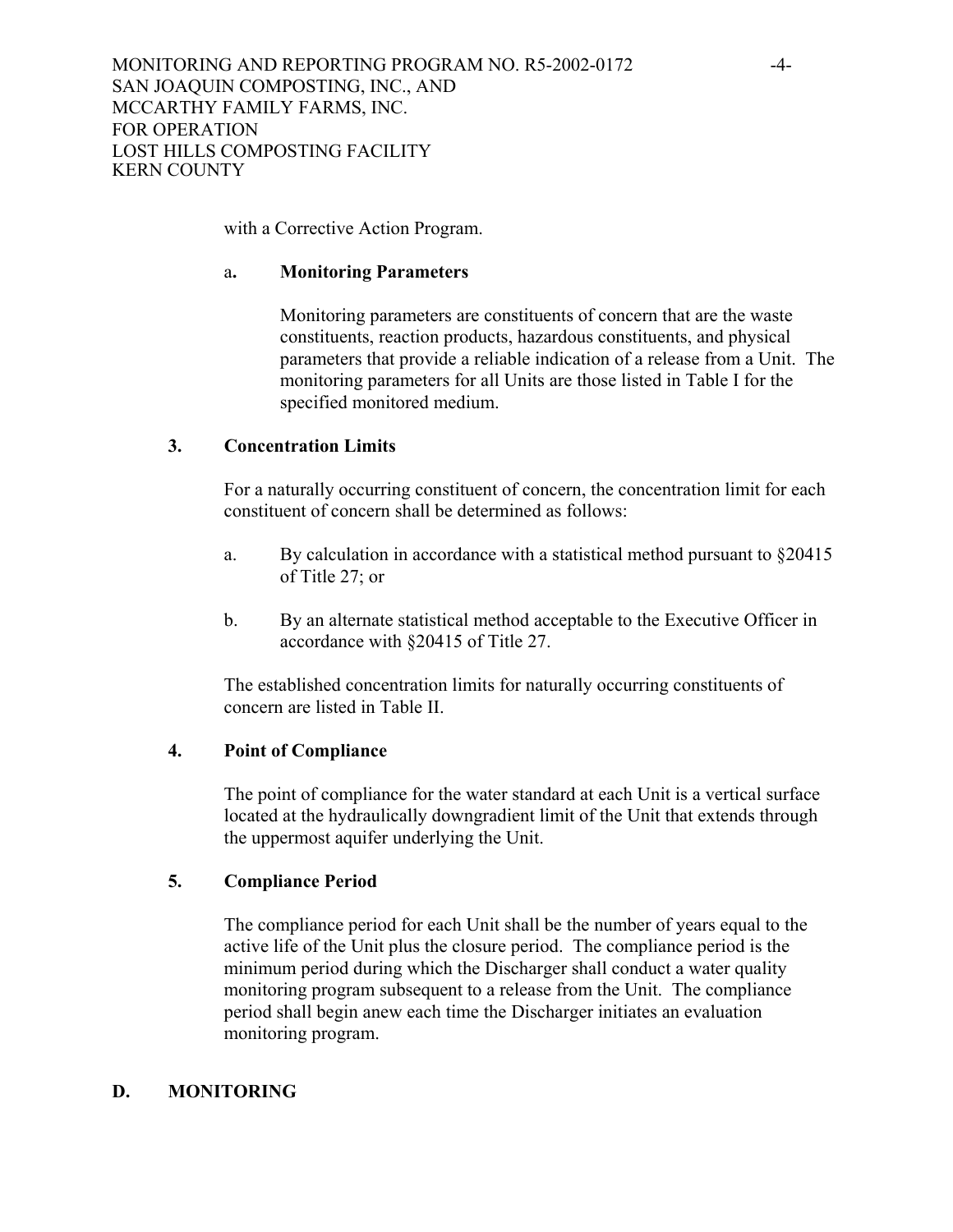The Discharger shall comply with the detection monitoring program provisions of Title 27 for groundwater, in accordance with Detection Monitoring Specification E.1, and E.2, of Waste Discharge Requirements, Order No. R5-2002-0172. The detection monitoring system shall be installed, operational, and one year of monitoring data collected to establish a Water Quality Protection Standard. All monitoring shall be conducted in accordance with a Sample Collection and Analysis Plan, which includes quality assurance/quality control standards, that is acceptable to the Executive Officer.

All point of compliance monitoring wells established for the detection monitoring program shall constitute the monitoring points for the groundwater Water Quality Protection Standard. All detection monitoring program groundwater monitoring wells shall be sampled and analyzed for monitoring parameters and constituents of concern as indicated and listed in Table I.

Method detection limits and practical quantitation limits shall be reported. All peaks shall be reported, including those which cannot be quantified and/or specifically identified. Metals shall be analyzed in accordance with the methods listed in Table I.

The Discharger may, with the approval of the Executive Officer, use alternative analytical test methods, including new USEPA approved methods, provided the methods have method detection limits equal to or lower than the analytical methods specified in this Monitoring and Reporting Program.

## **1. Groundwater**

The Discharger shall operate and maintain a groundwater detection monitoring system that complies with the applicable provisions of §20415 and §20420 of Title 27 in accordance with a Detection Monitoring Program approved by the Executive Officer. The Discharger shall collect, preserve, and transport groundwater samples in accordance with the approved Sample Collection and Analysis Plan.

The Discharger shall determine the groundwater flow rate and direction in the uppermost aquifer and in any zones of perched water and in any additional zone of saturation monitored pursuant to this Monitoring and Reporting Program, and report the results annually, including the times of highest and lowest elevations of the water levels in the wells.

Hydrographs of each well shall be submitted showing the elevation of groundwater with respect to the elevations of the top and bottom of the screened interval and the elevation of the pump intake. Hydrographs of each well shall be prepared annually.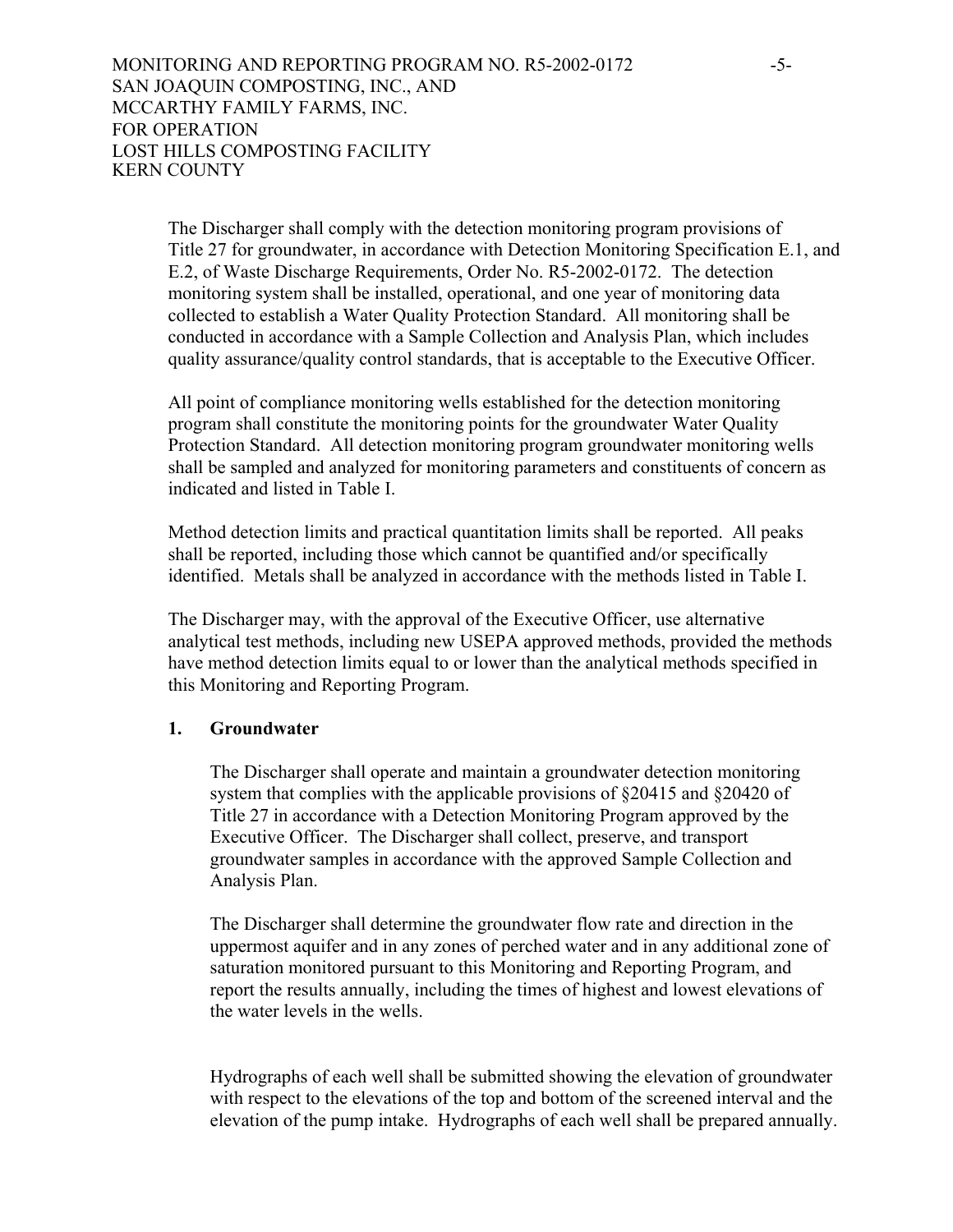MONITORING AND REPORTING PROGRAM NO. R5-2002-0172 -6- SAN JOAQUIN COMPOSTING, INC., AND MCCARTHY FAMILY FARMS, INC. FOR OPERATION LOST HILLS COMPOSTING FACILITY KERN COUNTY

> Groundwater samples shall be collected from the point-of-compliance wells, background wells, and any additional wells added as part of the approved groundwater monitoring system. Samples shall be collected and analyzed for the monitoring parameters in accordance with the methods and frequency specified in Table I.

The monitoring parameters shall also be evaluated each reporting period with regards to the cation/anion balance, and the results shall be graphically presented using a Stiff diagram, a Piper graph, or a Schueller plot. Samples for the constituents of concern specified in Table I shall be collected and analyzed in accordance with the methods listed in Table I.

# **2. Surface Impoundment Monitoring**

Water in the storm water surface impoundment collected as a result of precipitation runoff shall be sampled and analyzed semiannually for total concentrations of metals in Title 22 CCR §66261.24.

The freeboard on the storm water surface impoundments shall be measured **monthly** from April though September and **weekly** from November through April. Measurements shall be to the nearest one-tenth of a foot. Permanent markers shall be placed in each surface impoundment with calibrations indicating the water level at design capacity and available operational freeboard. This information shall be **reported annually**.

### **3. Compost Temperature Monitoring**

Windrow temperatures shall be measured and recorded on a daily basis. Temperature monitoring will be done in accordance with USEPA and CIWMB composting guidelines and requirements.

The following information shall be reported **Semiannually**: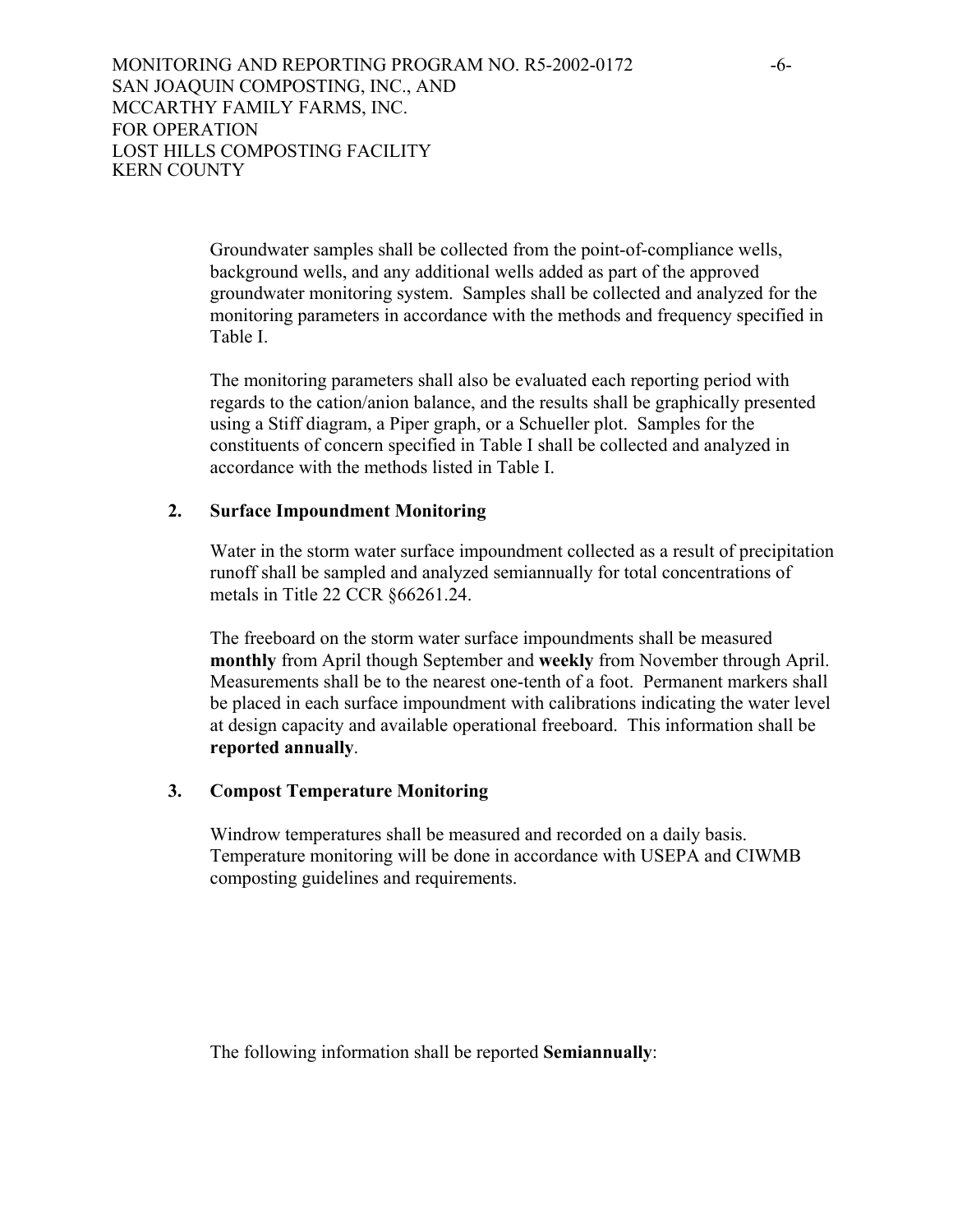MONITORING AND REPORTING PROGRAM NO. R5-2002-0172 -7-SAN JOAQUIN COMPOSTING, INC., AND MCCARTHY FAMILY FARMS, INC. FOR OPERATION LOST HILLS COMPOSTING FACILITY KERN COUNTY

| Constituent                   | Jnits       | <b>Frequency</b>   |
|-------------------------------|-------------|--------------------|
| <b>Temperature Monitoring</b> | --          | Daily <sup>1</sup> |
| <b>Windrow Temperatures</b>   | $\rm ^{o}C$ | Daily <sup>1</sup> |
| Length of Windrow             | Feet        | Daily <sup>1</sup> |
|                               |             |                    |

<sup>1</sup> Each operating day, but not less than 5 days per calendar week.

#### **4. Quantities**

Quantities of the following shall be reported **semiannually**:

| Constituent                                                  | Units                | Frequency |
|--------------------------------------------------------------|----------------------|-----------|
| <b>Sludge Received</b>                                       | Tons (wet)           | Monthly   |
| <b>Bulking Agents Received</b>                               | Tons (wet)           | Monthly   |
| Exceptional Quality Compost<br>Shipped Off-site <sup>3</sup> | Tons (wet)           | Monthly   |
| Precipitation                                                | Inches <sup>1</sup>  | Monthly   |
| Biosolids stored for landfarm                                | Tons (wet)           | Monthly   |
| Organic Liquids                                              | $T$ ons <sup>2</sup> | Monthly   |
|                                                              |                      |           |

 $<sup>1</sup>$  Based on measurements recorded at the nearest rain gauging station</sup> operated by a governmental entity.

<sup>2</sup> Based on approximately 7.4 gallons/pound.

<sup>3</sup> Information including the name of the Discharger, and amount (tons) shipped. These records are to be maintained by San Joaquin Composting, Inc., and made available for inspection by staff at the offices of San Joaquin Composting, Inc.

# **5. Sludge Monitoring**

For each source of municipal sludge received and for each load check performed, the Discharger shall provide analytical results for the following constituents:

Total Kjeldahl Nitrogen Nitrogen **Nitrates** Title 22, CCR, Priority Pollutant Metals<sup>1</sup> Total Dissolved Solids Percent Solids PH Total Coliform Organism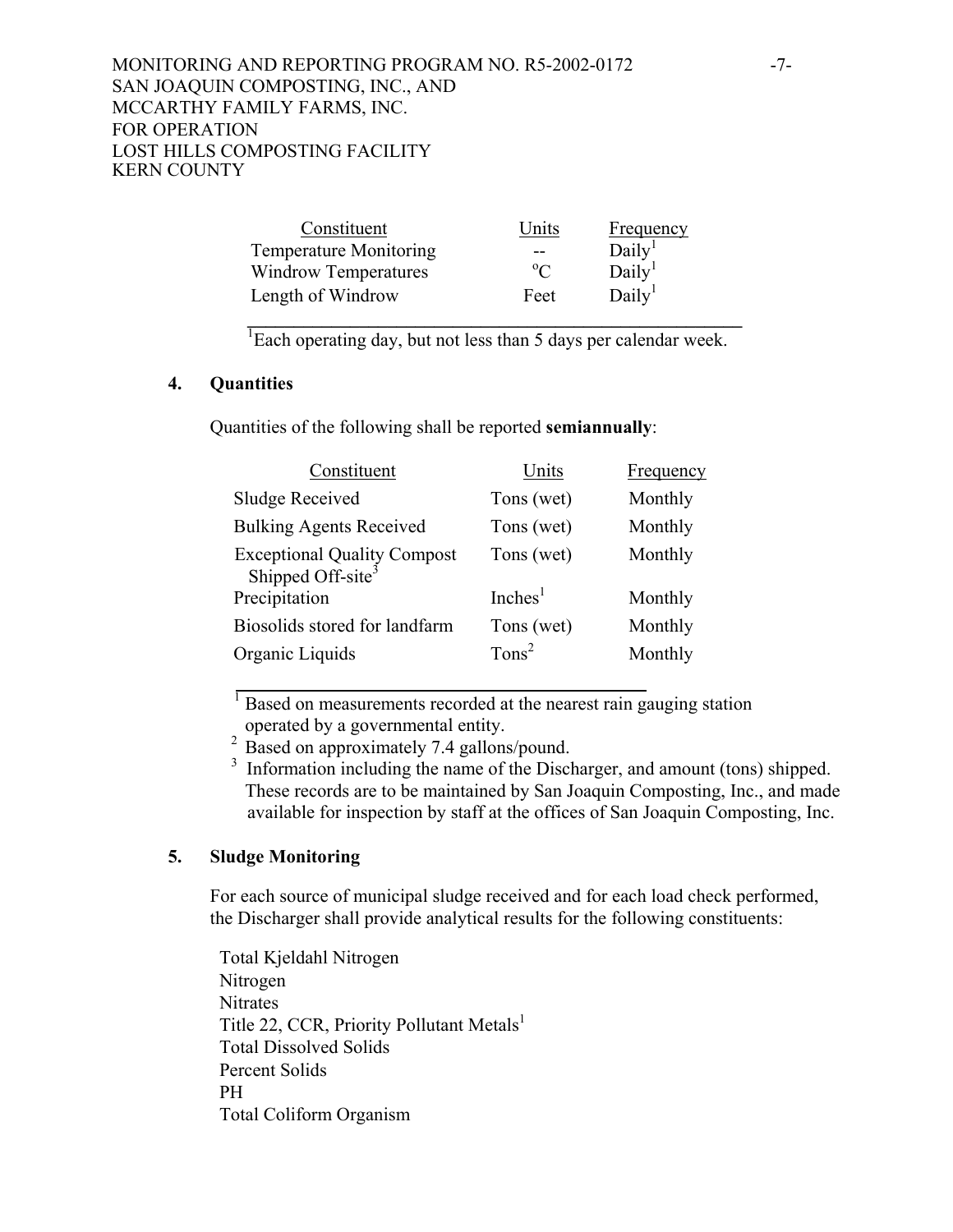$\frac{1}{1}$  Waste Extraction Test (WET)

For each source of municipal sludge, the above analyses shall be performed at least on a semi-annual basis, and **reported semiannually**. Accompanying the analytical results shall be verification of sludge as nonhazardous in accordance with Title 22, California Code of Regulations (CCR), Division 4.5, Chapter 11, Article 3, §66261.24(a)(2)(A) Table II (Priority Pollutant Metals), or by other tests approved by the Executive Officer. This verification shall include a statement from the generator stating that sludge has been tested and meets criteria for nonhazardous sludge specified in Title 22, CCR, Division 4.5, Chapter 11, Article 3, §66261.24(a)(2)(A) Table II (Priority Pollutant Metals).

### **6. Soil Profile Monitoring**

Soil samples shall be collected annually at all of the selected boring locations, and **reported in the annual report**. Soil samples shall be collected at a depth of six (6) inches to one (1) foot below ground surface. Samples shall be analyzed for moisture content, pH, and total concentrations of priority pollutant metals, as defined by Title 22 CCR §66261.24.

### **7. Facility Monitoring**

### **a. Facility Inspection**

Annually, prior to the anticipated rainy season, but no later than **30 September**, the Discharger shall conduct an inspection of the facility. The inspection shall assess damage to the drainage control system, and shall include the Standard Observations contained in section F.4.f of Order No. R5-2002-0172. Any necessary construction, maintenance, or repairs shall be completed by **31 October**. By **15 November** of each year, the Discharger shall submit an annual report describing the results of the inspection and the repair measures implemented.

### **b. Storm Events**

The Discharger shall inspect all precipitation, diversion, and drainage facilities for damage **within 7 days** following *major storm events*. Necessary repairs shall be completed **within 30 days** of the inspection. The Discharger shall report any damage and subsequent repairs within 45 days of completion of the repairs.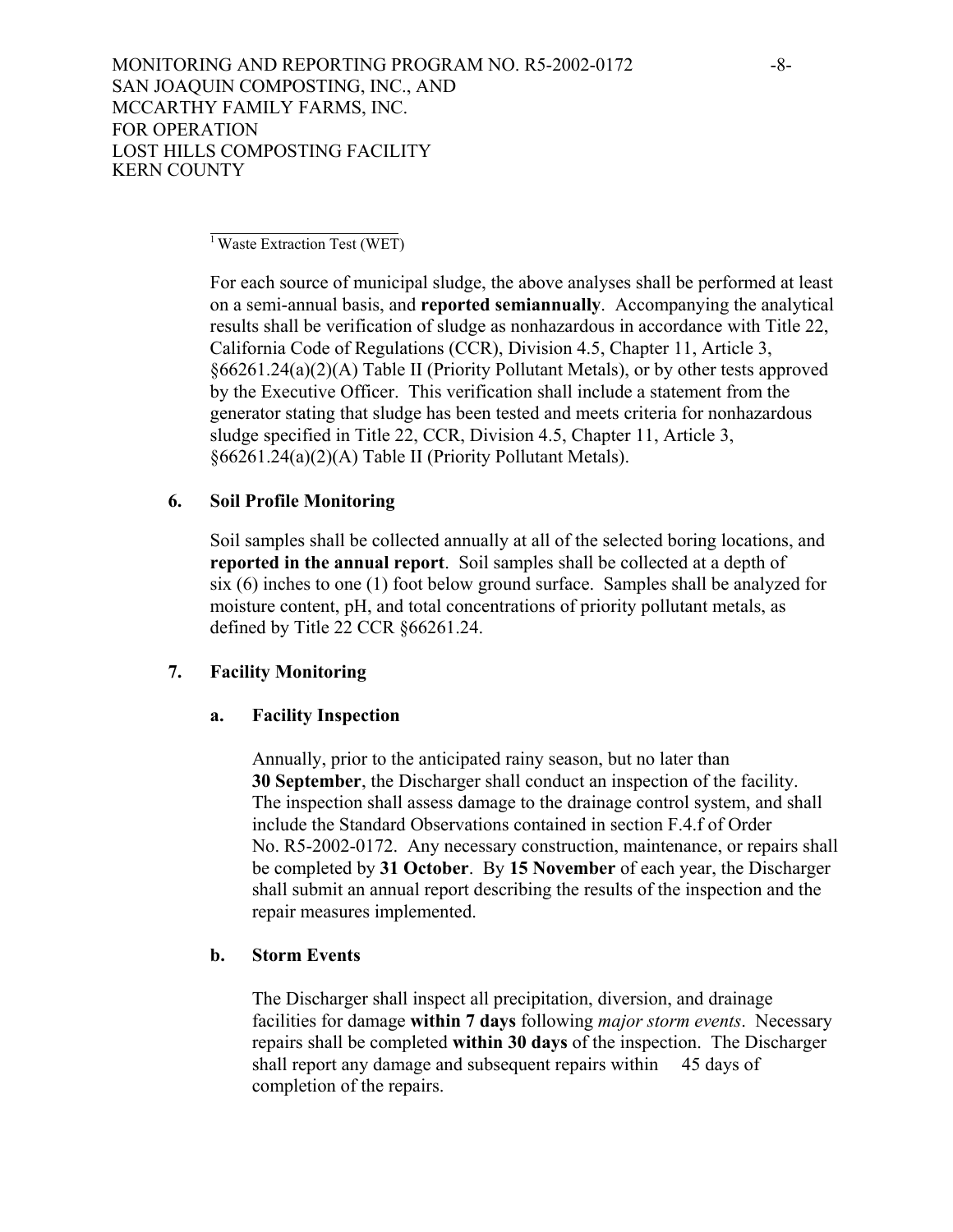MONITORING AND REPORTING PROGRAM NO. R5-2002-0172 -9-SAN JOAQUIN COMPOSTING, INC., AND MCCARTHY FAMILY FARMS, INC. FOR OPERATION LOST HILLS COMPOSTING FACILITY KERN COUNTY

The Discharger shall implement the above monitoring program on the effective date of this Program.

Ordered by:

THOMAS R. PINKOS, Acting Executive Officer

 6 September 2002 (Date)

RTT:rtt/rac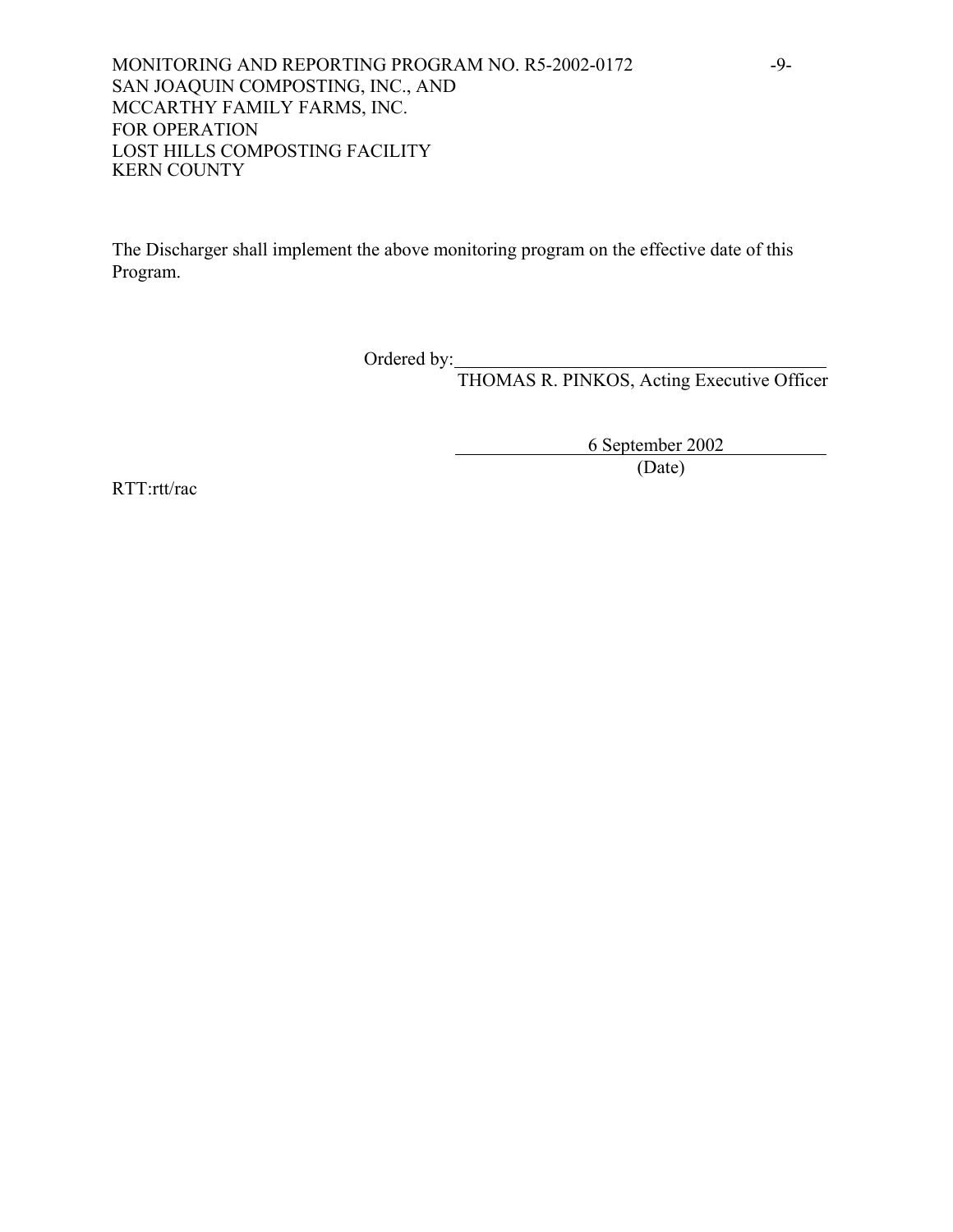### **TABLE I**

#### **GROUNDWATER DETECTION MONITORING PROGRAM**

# Parameter Units Erequency

## **Field Parameters**

| Groundwater Elevation                         | Ft. & hundredths, M.S.L.<br>0 <sup>C</sup> | Quarterly              |
|-----------------------------------------------|--------------------------------------------|------------------------|
| Temperature<br><b>Electrical Conductivity</b> | $\mu$ mhos/cm                              | Quarterly<br>Quarterly |
| pΗ                                            | pH units                                   | Quarterly              |
| Turbidity                                     | Turbidity units                            | Quarterly              |

# **Monitoring Parameters**

| Total Dissolved Solids (TDS)<br>Nitrate $(NO3)$<br>Nitrate $(NO3-N)$<br>Nitrite $(NO2-N)$<br>Total Kjeldahl Nitrogen<br><b>Total Nitrogen</b><br>Ammonia $(NH_3-N)$<br>Chloride<br>Carbonate<br>Bicarbonate<br>Phosphorous<br>Sulfate<br>Calcium<br>Magnesium | mg/L<br>mg/L<br>mg/L<br>mg/L<br>mg/L<br>mg/L<br>mg/L<br>mg/L<br>mg/L<br>mg/L<br>mg/L<br>mg/L<br>mg/L | Quarterly<br>Quarterly<br>Quarterly<br>Quarterly<br>Quarterly<br>Quarterly<br>Quarterly<br>Quarterly<br>Quarterly<br>Quarterly<br>Quarterly<br>Quarterly<br>Quarterly<br>Quarterly |
|---------------------------------------------------------------------------------------------------------------------------------------------------------------------------------------------------------------------------------------------------------------|------------------------------------------------------------------------------------------------------|------------------------------------------------------------------------------------------------------------------------------------------------------------------------------------|
| Potassium                                                                                                                                                                                                                                                     | mg/L                                                                                                 | Quarterly                                                                                                                                                                          |
| Sodium                                                                                                                                                                                                                                                        | mg/L<br>mg/L                                                                                         | Quarterly                                                                                                                                                                          |

#### **Constituents of Concern**

| Parameter                                             | <b>USEPA</b> Method | Units | Frequency |
|-------------------------------------------------------|---------------------|-------|-----------|
| <b>Total Organic Carbon</b><br>Inorganics (dissolved) |                     | mg/L  | Quarterly |
| Aluminum                                              | 6010                | mg/L  | Quarterly |
| Antimony                                              | 6010                | mg/L  | Quarterly |
| <b>Barium</b>                                         | 6010                | mg/L  | Quarterly |
| Beryllium                                             | 6010                | mg/1  | Quarterly |
| <b>Boron</b>                                          | 6010                | mg/L  | Quarterly |
| Chromium                                              | 6010                | mg/L  | Quarterly |
| Cobalt                                                | 6010                | mg/L  | Quarterly |
| Copper                                                | 6010                | mg/L  | Quarterly |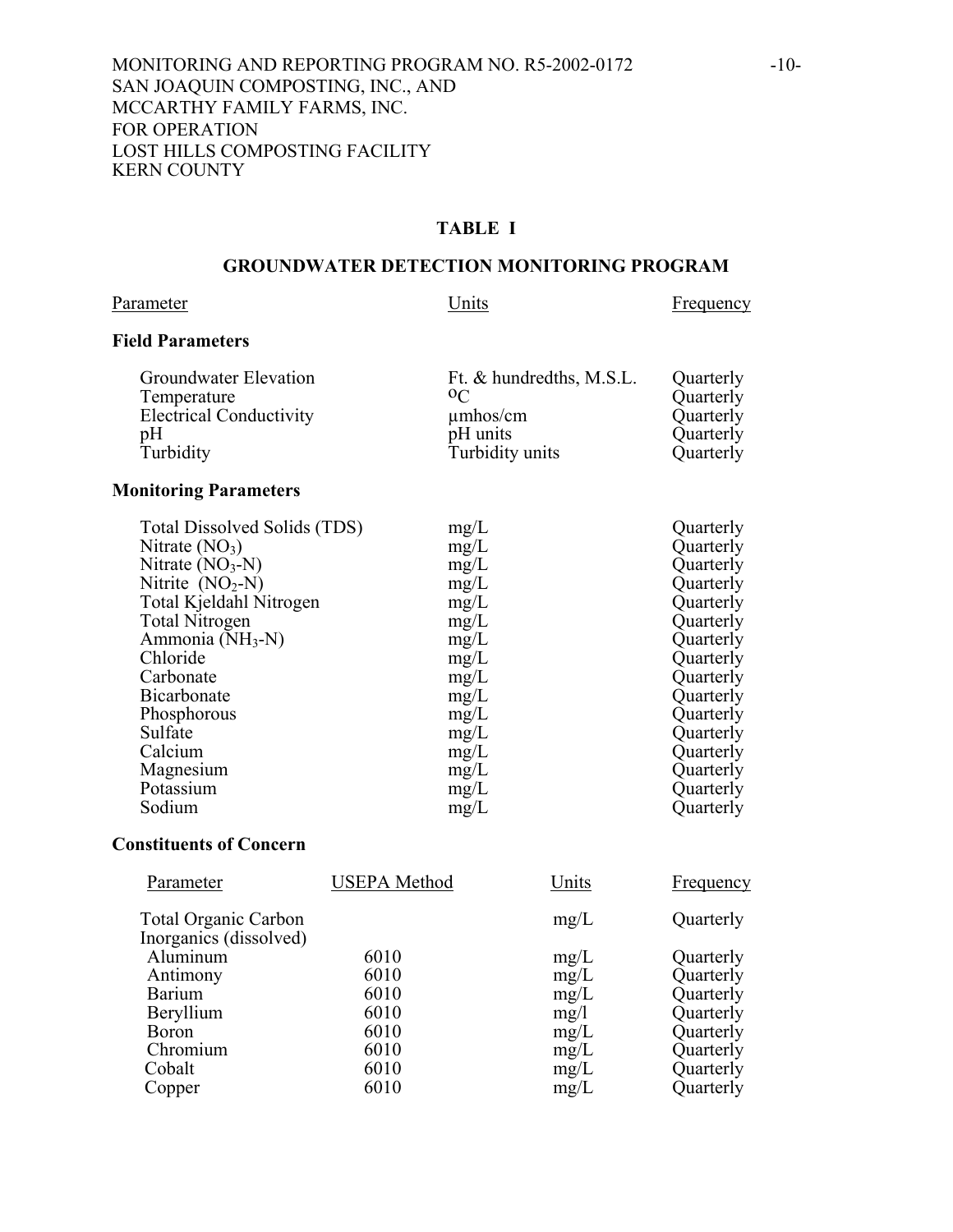# MONITORING AND REPORTING PROGRAM NO. R5-2002-0172 -11-SAN JOAQUIN COMPOSTING, INC., AND MCCARTHY FAMILY FARMS, INC. FOR OPERATION LOST HILLS COMPOSTING FACILITY KERN COUNTY

| Parameter | <b>USEPA</b> Method | Units | <b>Frequency</b> |
|-----------|---------------------|-------|------------------|
| Manganese | 6010                | mg/L  | Quarterly        |
| Silver    | 6010                | mg/L  | Quarterly        |
| Vanadium  | 6010                | mg/L  | Quarterly        |
| Zinc      | 6010                | mg/L  | Quarterly        |
| Arsenic   | 7062                | mg/L  | Quarterly        |
| Cadmium   | 7131A               | mg/L  | Quarterly        |
| Lead      | 7421                | mg/L  | Quarterly        |
| Mercury   | 7470A               | mg/L  | Quarterly        |
| Nickel    | 7521                | mg/L  | Quarterly        |
| Selenium  | 7742                | mg/L  | Quarterly        |
| Thallium  | 7841                | mg/L  | Quarterly        |
| Cynide    | 9010                | mg/L  | Quarterly        |
| Sulfide   | 9030                | mg/L  | Quarterly        |
|           |                     |       |                  |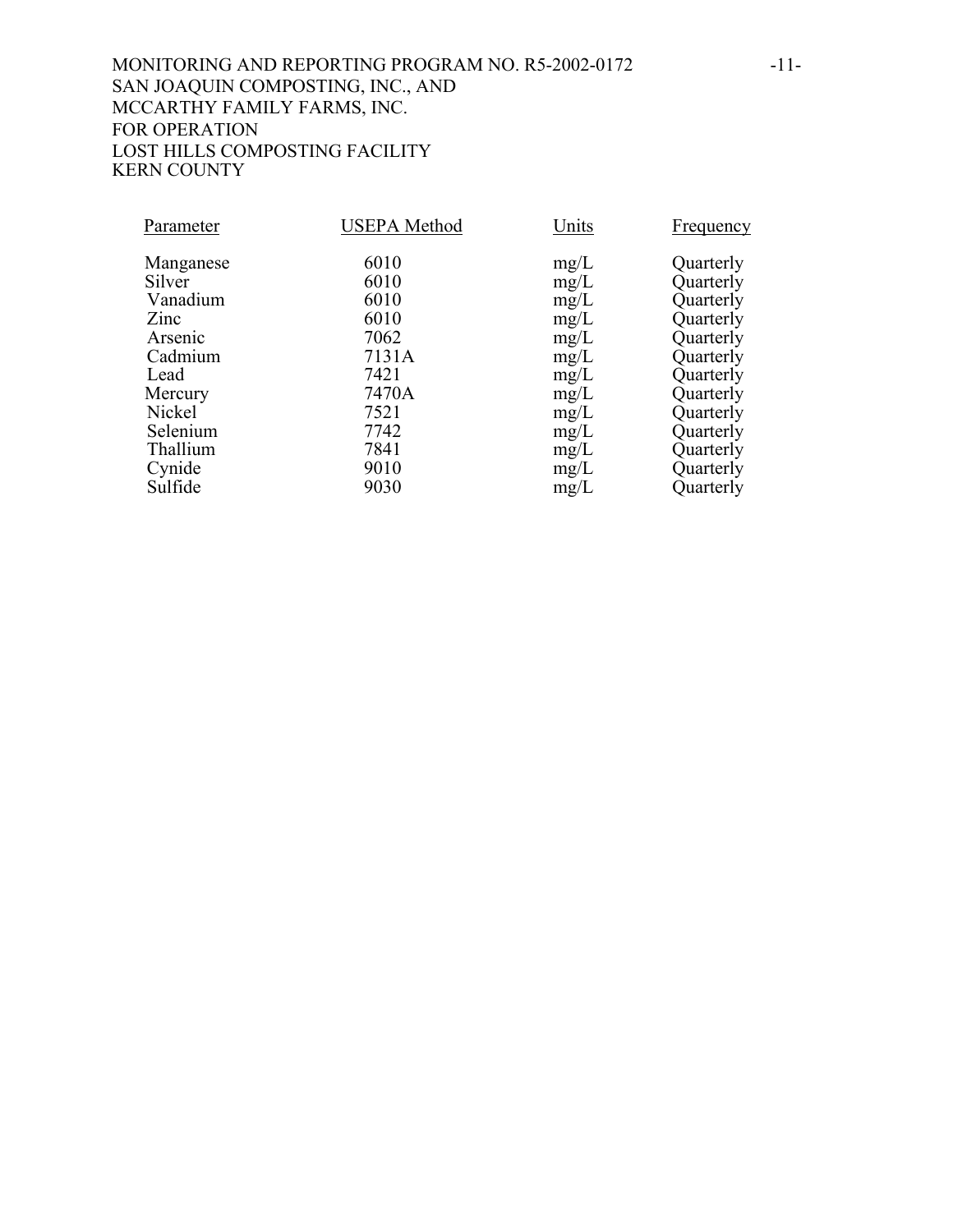## **TABLE II**

# **WATER QUALITY PROTECTION STANDARD CONCENTRATION LIMITS**

| Parameter                      | Units           | <b>Concentration Limits</b> |
|--------------------------------|-----------------|-----------------------------|
| Total Dissolved Solids (TDS)   | mg/L            | 500                         |
| <b>Electrical Conductivity</b> | umhos/cm        | 900                         |
| pH                             | pH units        | $6.5 - 8.5$                 |
| Turbidity                      | Turbidity units | 0.3                         |
| Chloride                       | mg/L            | 250                         |
| Sulfate                        | mg/L            | 250                         |
| Nitrate $(NO3)$                | mg/L            | 45                          |
| Nitrate $(NO3-N)$              | mg/L            | 10                          |
| Nitrite $(NO2-N)$              | mg/L            | 1.0                         |
| Total Kjeldahl Nitrogen        | mg/L            | <b>MDL</b>                  |
| Alkalinity                     | mg/1            | <b>MDL</b>                  |
| Bicarbonate                    | mg/L            | <b>MDL</b>                  |
| Carbonate                      | mg/L            | <b>MDL</b>                  |
| Calcium                        | mg/L            | <b>MDL</b>                  |
| Magnesium                      | mg/L            | <b>MDL</b>                  |
| Potassium                      | mg/L            | <b>MDL</b>                  |
| Sodium                         | mg/L            | <b>MDL</b>                  |
| Silica                         | mg/l            | <b>MDL</b>                  |
| Phosphorous                    | mg/L            | 0.0001                      |
| Fluoride                       | mg/L            | 1                           |
| Aluminum                       | $\mu$ g/L       | 200                         |
| Ammonia (NH <sub>3</sub> -N)   | $\mu$ g/L       | 500                         |
| Antimony                       | $\mu$ g/L       | 6                           |
| <b>Barium</b>                  | $\mu$ g/L       | 1000                        |
| Beryllium                      | $\mu$ g/l       | $\overline{4}$              |
| <b>Boron</b>                   | $\mu$ g/l       | 630                         |
| Cadmium                        | $\mu g/L$       | 0.07                        |
| Chromium                       | $\mu g/L$       | 50                          |
| Cobalt                         | $\mu g/L$       | 50                          |
| Copper                         | $\mu$ g/L       | 170                         |
| Silver                         | $\mu$ g/L       | 100                         |
| Vanadium                       | $\mu$ g/L       | 63                          |
| Zinc                           | $\mu$ g/L       | 2000                        |
| Iron                           | $\mu$ g/L       | 300                         |
|                                |                 |                             |